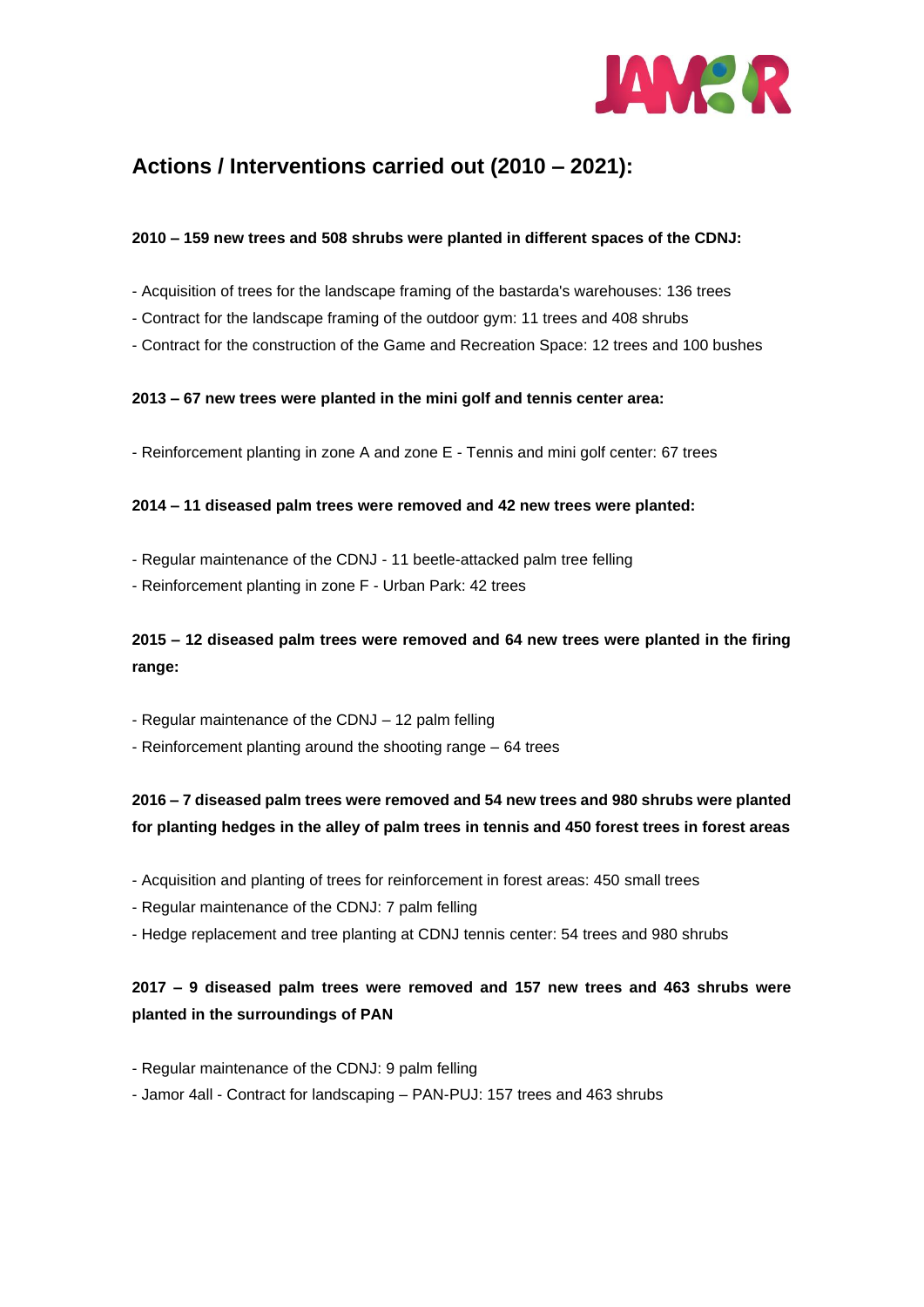

**2018 – 11 diseased palm trees, 23 eucalyptus trees were removed and 41 new trees and 350 shrubs were planted in the Espaço de Jogo e Recreio and Urban Park area. At the level of the forest, another 170 new forest-sized trees were planted.**

- Regular maintenance of the CDNJ: 11 palm felling

- Acquisition of plant material for different plantations: 2 trees and 350 shrubs

- Slaughtering, pruning and planting in the CDNJ's Play and Recreation Space: 39 trees

- Planting of 170 new trees in 3 clearing areas in the eastern forest, most of which were planted carob, strawberry and wild olive trees.

**2019 – 7 palm trees and 10 diseased lotus were removed and 1186 new trees and 3095 shrubs were planted essentially along the Green and Blue Axis and banks of the River Jamor but also in the replacement of alignment trees on Av. Pierre de Coubertain. At the level of the forest, another 187 new forest trees were planted.**

- Regular maintenance of CDNJ: felling of 7 palm trees

- Contract for the construction of a smooth mobility path – Phase 3 - Av. Pierre Coubertain: felling of 10 lotions and planting of 13 new trees for replacement

- Eixo Verde and Azul intercity contract: planting of 1173 new trees along the riverbanks and 3095 shrubs

- Planting of 187 new trees in the forest, in a clearing area - pocket between the road and the parking lot of the University/University Residence/CAR and in the access areas to the bastarda shipyard, most of which was planted with oak trees.

# **2020 – 6 diseased palm trees were removed and 34 new trees and 2687 shrubs were planted around the pools and in the CDNJ in general. At the level of the forest, another 100 new trees of forestry size were planted.**

- Regular maintenance of CDNJ: felling of 6 palm trees

- Contractor for the Recovery of Green Spaces to frame the CDNJ swimming pools: 14 trees and 2320 bushes

- Supply and planting of reinforcement plant material at CDNJ: 20 trees and 367 shrubs

- Phased redevelopment of the vegetation cover of the plot located next to the old tram racket and the framing area of Quinta da Graça, with the planting of 100 new trees of different species, namely stone pines, oaks and red oaks.

**2021 – 12 diseased palm trees were removed and 190 new trees and 1097 shrubs were planted in the landscape frame of the new accessible route built on the inner road of the urban park as well as on the upper slopes framing the National Stadium.**